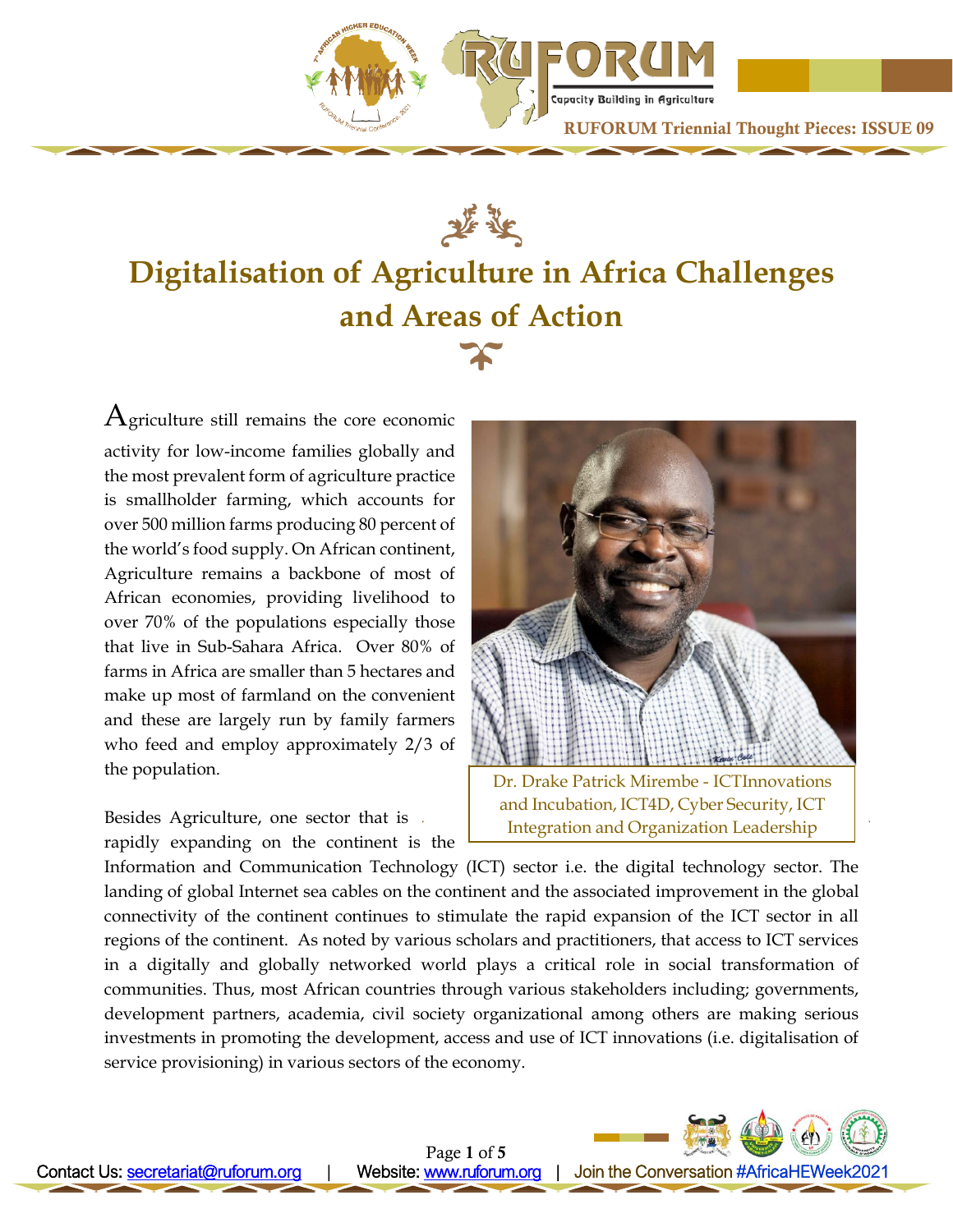

Capacity Building in Agriculture

Key sectors that seem to have witnessed more dedicated efforts on digitalisation include; financial, Agriculture, Educational, Health and governance. However, the outbreak of COVID-19 pandemic accelerated the demand for digitalisation across all sectors of the economy especially agriculture, health and education as the need for continued production and access of essential service like food, healthcare and education for populations especially those in urban centres who were subjected to lockdown and closures of facilities took a whole new level of urgency. From various reports and news bits, it is very clear that most Africa countries where not prepared to deal with COVID-19 especially in agriculture. For example, some decisions like closures of shopping centres and lockdown on transport services greatly impacted on farmer's access to inputs and delivery of produce to markets resulting in some cases, to food insecurity especially for populations in urban centres.

Even before COVID-19 outbreak the social and technological advances on the continent had made digitalization of Agriculture a must for all economies. It is worth noting that successful Agriculture like any other occupation is skill and knowledge intensive practice across various segments of the value chains. For example, farmers need to have timely information, knowledge and must develop appropriate skills in managing the value chain their practicing in. In that respect, digital technology plays a critical in enabling farmer access critical information for decision making, access to advisory services, collaborate with other stakeholders and access to quality markets among others.

## **Agriculture Digitalisation**

Agriculture digitalisation deals with the automation of agricultural business processes across segments of the value chain with tools focused on effective and efficient; data capture, analysis and dissemination so as to enhance decision making of various actors along the value chain. Agriculture digitisation involves a number of actors who include; digital technologies developers, telecom services providers, agriculture e-service providers, farmers and value chain actors, telecom and digital technology regulators, academia among others. In recently years, there is increased interest in digitalisation of agriculture on the continent largely inspired by the need to address challenges of weak extensions systems and access to quality markets. Also inspired by the renewed efforts to export agricultural produce outside the continent, whose strong requirement on production history tracing and tracking for public safety compliance for most export markets mean, digitalisation is a must. While large scale agriculture seems to have easily taken on agriculture digitalization, there is low digitalisation of smallholder agriculture on the continent which is practiced by family farmers located in rural areas. Yet, most food produced on the continent is produced by the smallholder farmers. However, access and usage of digital technology in agriculture by farmers and other actors faces a number of challenges, some are discussing the following section.

Ï

Page 2 of 5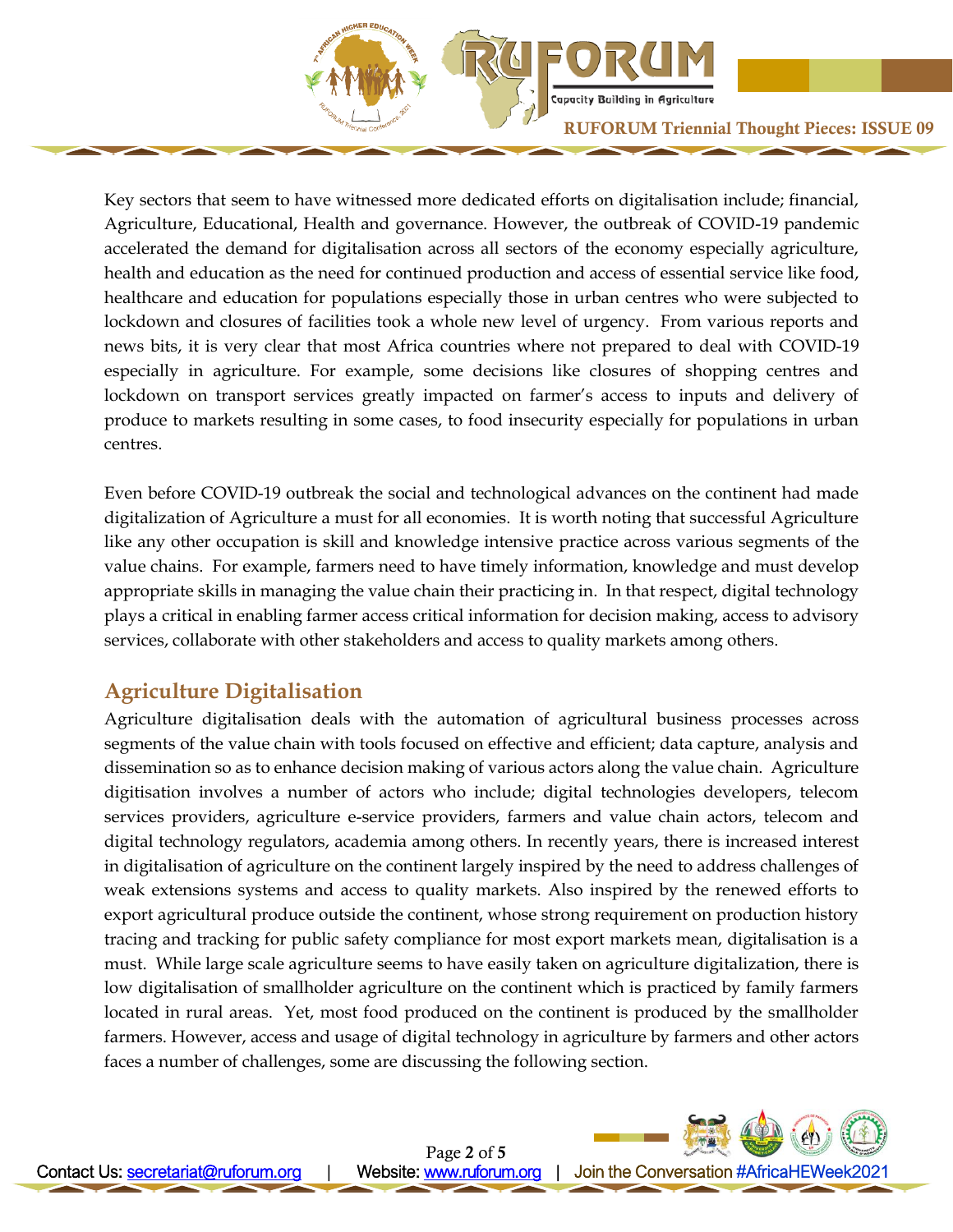

# **Challenges Facing Agriculture Digitalisation on the Continent**

A number of challenges constraining agriculture digitalisation on the continent exists and these include;

- a) **Low level of digital literacy skills among stakeholders:** Generally, most the farmers and other agriculture value chain actors like transport providers and agriculture produce aggregators on the continent are semi-literate and have had low quality formal education, in addition they lack digital literacy skills to enable them make use of the available open access digital technologies.
- b) **Limited access to energy sources by farmers:** Most farmers on the continent live in rural areas, which have limited access to power grids and alternative sources of energy like solar are expensive. The lack of access to affordable and reliable power source is one of the leading constrain in the digitalization of agriculture on the continent as farmers cannot charge their electronic devices such as phones, radios and TVs.
- c) **High costs of internet and access devices:** On average Africa has the highest cost of Internet per MB compared to other regions of the world. The high costs of internet and access devices coupled with the low incomes from farm produce limit the number of farmers and other value chain actors who can access digital services.
- d) **Unregulated online content:** Most of the agriculture content available on digital platforms is unregulated, this sometime leads to confusion to the consumers of the content, hence discouraging the consumption of that content.
- e) **Digital divide:** Most digital technologies and programmes in the continent are not inclusive as they do address the unique challenges of persons with disabilities and women among others. For example, nearly 12% of the population on the continent is made up of persons with disabilities and majority of these depend on agriculture and live-in rural areas, yet digital technologies are not uniquely designed to enable them access them.
- f) **Infant Agriculture e-services:** most agriculture e-services on the continent are under developed and weakly regulated. This discourages farmers and other would-be users of this services from adopting digital technologies.
- g) **Low investments in digital technology innovations:** Generally, there is low investment on development of local digital technologies for agriculture given the low market push. Most of the digital technologies are developed through social investment approaches by development partners, academia and civil society as opposed private sector demands, unlike FinTech Innovations which are market driven, hence their rapid growth and adoption.
- h) **Poor telecom network coverage:** Most parts of the continent are suffering from poor telecom network coverage as most telecom operators concrete in urban centres which have network traffic to sustain network operations. It is worth noting that telecom make decision

Ï

Page 3 of 5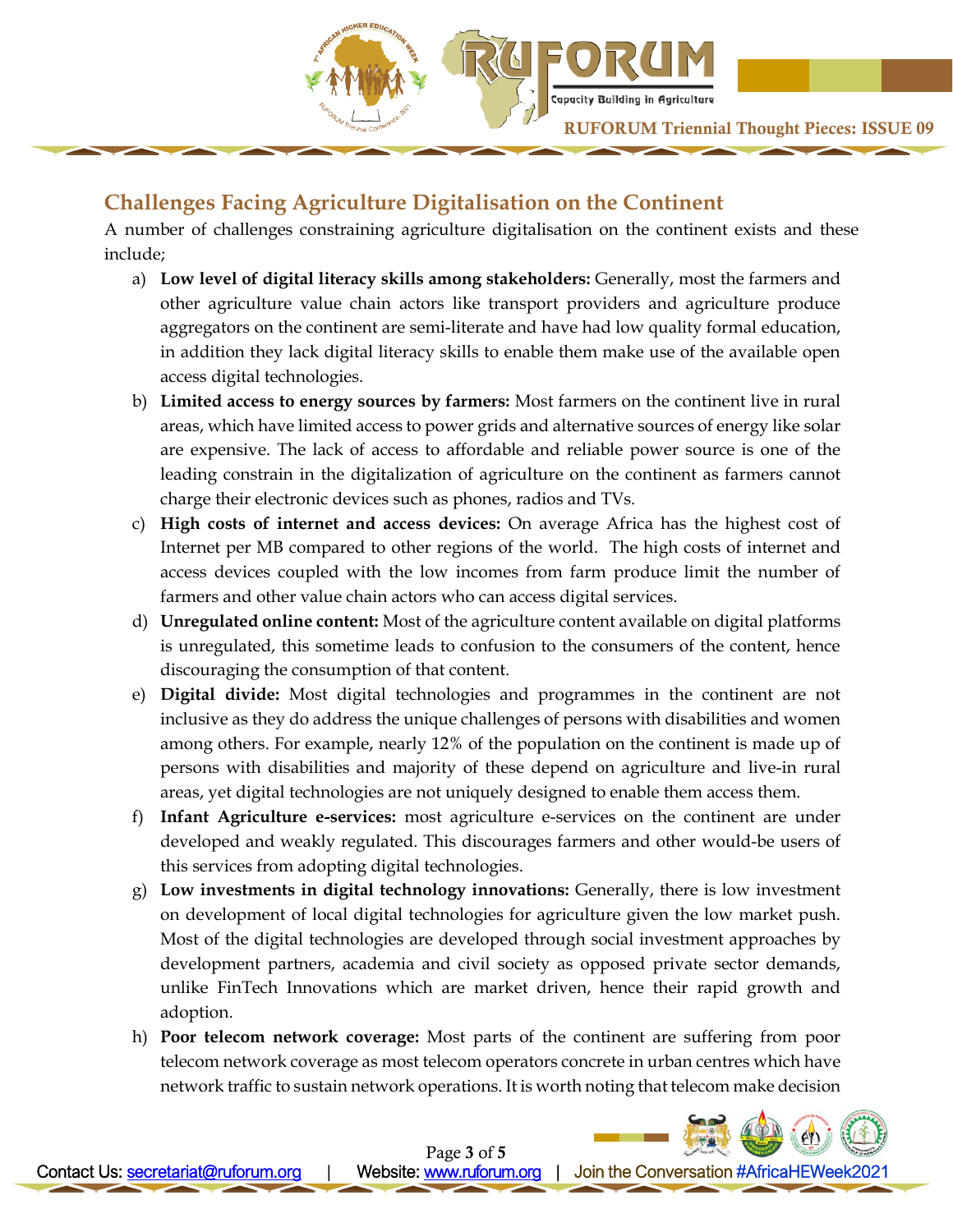

on network investment based on perceived or projected revenue from a given area by the population demographics.

### **Areas for Action**

- a) **Develop and promote open access agriculture knowledge platforms:** Governments, academia, knowledge platform providers need to promote the development and deployment of open access knowledge platform across the continent.
- b) **Promote localisation of content and digital technologies:** Governments and digital technology service providers need to promote localization of content and technologies to enable easy access by farmers and other stakeholders.
- c) **Enhancing value chain actor's digital literacy skills:** Governments, academia and other actors need to increase investments in digital technologies awareness and digital skilling programmes so as to build capacity of potential users of these digital technologies,
- d) **Promote the development and consumption of local digital technologies:** Governments and academia need to invest and promote the development local AgriTech innovations to address the unique needs to their ecosystems.
- e) **Improve internet coverage and accessibility across the continent:** Government and telecom operators need to increase network coverage across the continent so as to make the internet and other telecom services available to the rural populations especially farmers.
- f) **Improve power accessibility:** Governments across the continent need to address power access issues, through increased investment in power generation, distribution and lowering taxes on renewable sources like solar so that to make them affordable by farmers and other value chain actors.
- g) **Promote the manufacturing of ICT devices on the continent:** Access devices like computers and phones still remain expensive to most rural farmers in part due to the cost associated with importation of these devices, therefore governments and private sector should promote the establishment of electronic manufacturing factoring on the continent.
- h) **Integrity E-waste and electronic device end of life management in educational curriculum:** The promotion of agriculture digitalisation will lead to the generation of e-waste, hence need to integrate e-waste and electronic device end of life management in educational curriculum at all levels of formal and civil education

Ï

Page 4 of 5